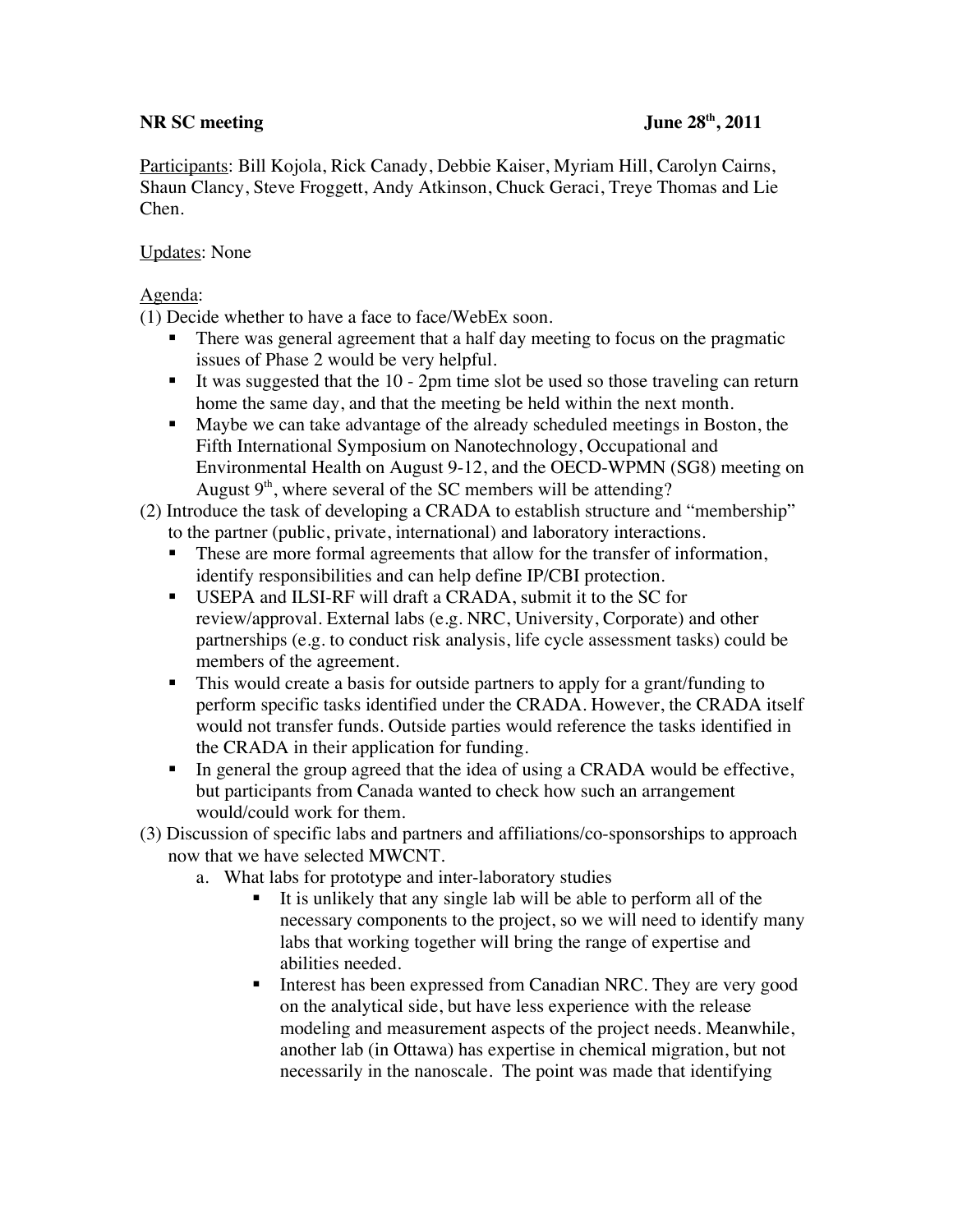capabilities and then linking them together will be a necessary part of the planning for Phase 3 of the project.

- It was identified that there's a need to work with the companies that are incorporating the CNTs into a matrix. Some CNT manufactures produce master batches (CNTs embedded in a matrix) that are then used by other manufacturers to produce finished products. Both producers will be necessary to engage.
- The group agreed that will be important to ensure the investigated CNT/matrix is actually used in consumer products, and that these methods aren't developed on a special/unique batch/material without real world utility.
- The suggestion was made that a good way forward would be to develop a set of tables that identify: (1) potential labs, (2) ENM/matrix sources and (3) expertise. From such a table the SC can begin to envision the sequence and coordination of lab efforts and expert groups, and identify specific tasks and/or gaps.
- b. Moving forward with SDO engagement
	- ANSI has invited a NanoRelease representative to participate in their meeting in mid-July.
	- ASTM is examining n-Ag, and is welcome to another group working with them to develop methods for CNTs. ASTM would be happy to provide admin support, but our project would need someone to agree to propose and lead the project.
	- **Tinh Nguyen (NIST)** was recommended as a good candidate to take this on.
- c. What companies or sources for MWCNT and matrix exist?
	- Discussed above under section  $(a)$
- d. NNI Signature Initiative
	- One of the 4 focus areas of the initiative is Sustainable Manufacturing. Within that initiative is the concept of "responsible design", the goal of which is to identify safe/sustainable processes to manufacture CNTs. The proposal is that NanoRelease could provide a mechanism for facilitating responsible design, and so the project could align with the SI.
	- It was raised that the NNI initiative doesn't clearly articulate/define sustainability – is this in a business production context, or an environmental/human safety context?
	- A concern was raised that the initiative appears to assume that there is a sustainable way to produce CNTs and by aligning with the SI that the NanoRelease project may appear to endorse this assumption.
	- It was suggested that before the NanoRelease project aligns with the NNI signature initiative, we need a statement that defines how we fit in to the broader initiative. Part of the message of that statement would be that NR would develop robust methods that could facilitate safe/sustainable production and facilitate selection of safer materials.